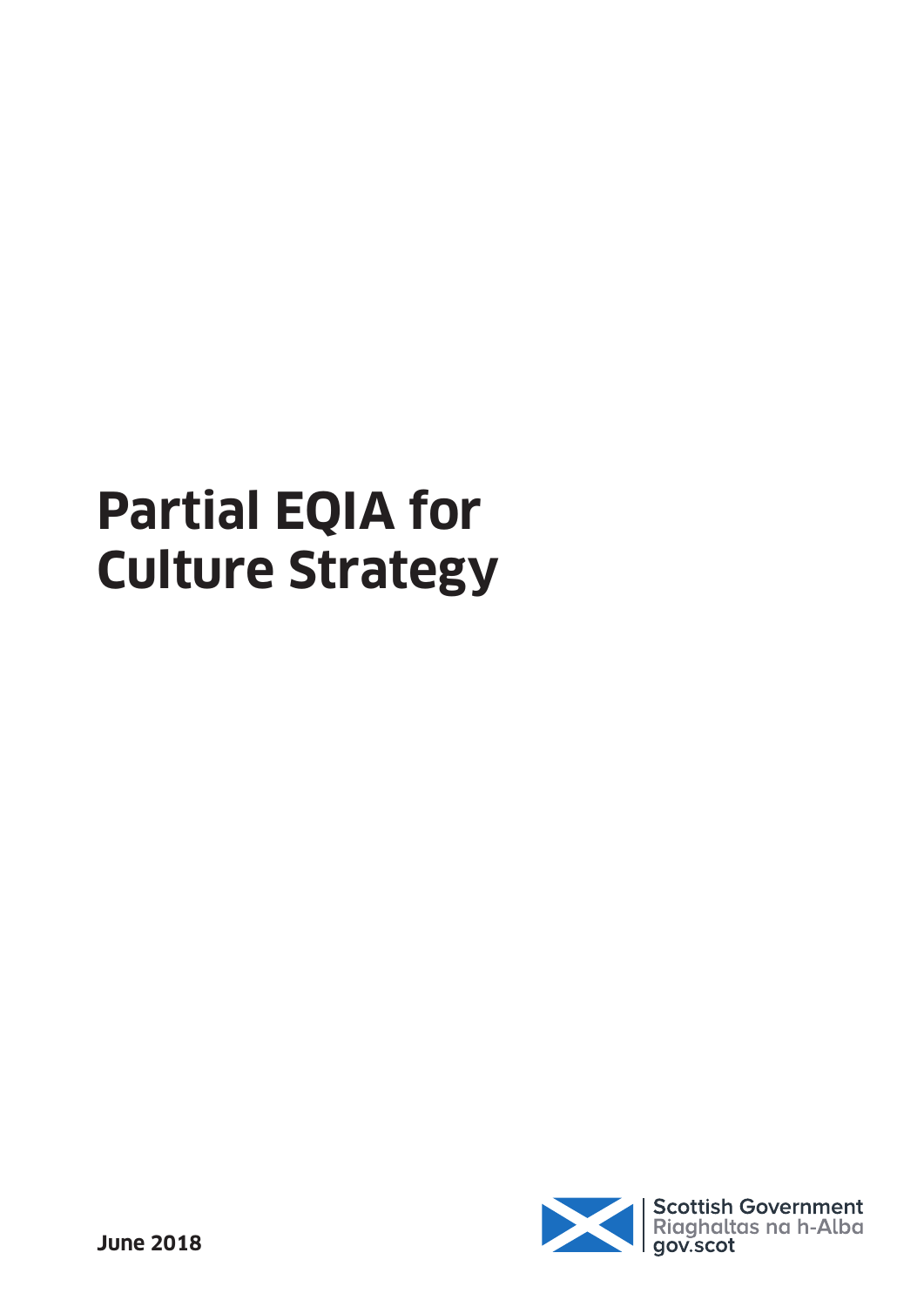# **Draft Partial Equality Impact Assessment**

The Equality Impact Assessment (EQIA) is part of a commitment to equal opportunities made by the Scottish Government. It enables us to consider how our activities, functions, strategies, programmes and services or processes – referred to as our policies - may impact, either positively or negatively, on different sectors of the population in different ways.

We are now requesting comments on this partial EQIA as part of a full public consultation. The comments received will be used to complete the assessment and to determine if any further work is needed in this area.

| Title of policy/             | <b>Public consultation on a draft Culture</b>    |                           |
|------------------------------|--------------------------------------------------|---------------------------|
| practice/ strategy/          | <b>Strategy for Scotland</b>                     |                           |
| legislation etc              |                                                  |                           |
| <b>Minister</b>              | Fiona Hyslop                                     |                           |
| <b>Lead official</b>         | Leonie Bell                                      |                           |
| <b>Officials involved in</b> | name                                             | team                      |
| the EQIA                     | lan Glover                                       | <b>Culture Engagement</b> |
|                              | <b>Donna Stewart</b>                             | Team                      |
|                              | <b>Kay Barclay</b>                               | <b>Analytical Team</b>    |
|                              |                                                  |                           |
| Directorate:                 | <b>Culture, Tourism and Major Events</b>         |                           |
| <b>Division: team</b>        | <b>Directorate</b>                               |                           |
|                              | <b>Culture and Historic Environment Division</b> |                           |
|                              | <b>Culture Engagement Team</b>                   |                           |
|                              |                                                  |                           |
| Is this new or               | This is a new culture strategy. National         |                           |
| revision to an               | strategies exist for certain sub-sectors, for    |                           |
| existing policy?             | example, historic environment and                |                           |
|                              | museums and galleries (which have been           |                           |
|                              | equality impact assessed) but there is           |                           |
|                              | currently no overarching strategy for            |                           |
|                              | culture.                                         |                           |

# **Policy Aim**:

The Scottish Government committed to the development of A Culture Strategy for Scotland in the Programmes for Government for both 2016/17 and 2017/18, to show how important culture is to Scotland's future and to enable everyone to have the opportunity to take part in or contribute to cultural life in Scotland.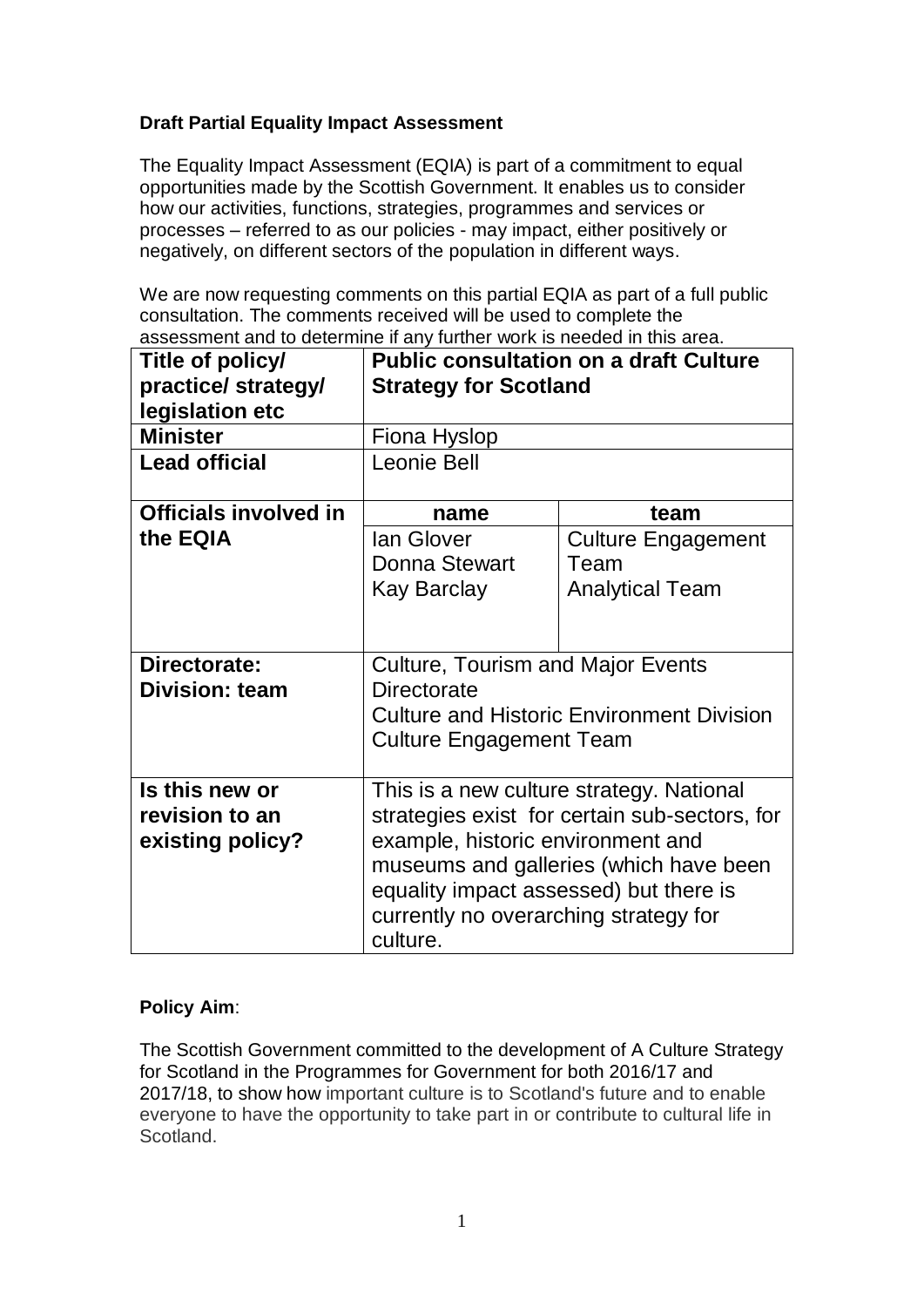The strategy is bold and ambitious, and is centred on the fundamental value of culture and its empowering and transformative potential. It is committed to long term change through greater collaboration and integration across culture, communities and policy development.

The Scottish Government has facilitated the development of this draft strategy in an open and collaborative way so that it is reflective of, and responsive to, the views of others rather than affirming a government position. It builds on existing national and sector strategies to set a direction for the future support of culture in scotland over the next 10 years and beyond.

The Vision for the strategy is:

#### **Culture in Scotland is innovative, inclusive and open to the wider world. Cultural excellence – past, present and emerging – is celebrated and is fundamental to future prosperity and wellbeing. Culture's empowering and transformative power is experienced by everyone**

The Vision is supported by three overarching ambitions:

**Transforming through Culture**: Recognising that culture and creativity are central to Scotland's cultural, social and economic prosperity

**Empowering through Culture**: Opening up and extending culture so that it is of and for every community and everyone

**Sustaining Culture**: Sustaining and nurturing culture to flourish and to evolve as a diverse, positive force in society, across all of Scotland

Each ambition is underpinned by a series of aims and high level actions to realise the Vision and deliver the new National Outcome for culture:

## **We are creative and our vibrant and diverse cultures are expressed and enjoyed widely**

## **Who will it affect?**

All people in Scotland will benefit from the Strategy.

The Strategy positions culture as central to progress in health and wellbeing; economy; education; reducing inequality and realising a greener and more innovative future. It seeks to empower individuals and communities through culture and supports an extended and inclusive view of culture. It celebrates the diversity of the many cultures and heritages which exist in Scotland.

If successful, it should also impact on those members of society who do not currently engage in culture - whatever the reason - ensuring that everyone has, not only the right, but the opportunity to be culturally engaged regardless of geographic location, age, sex, sexual orientation, race, disability,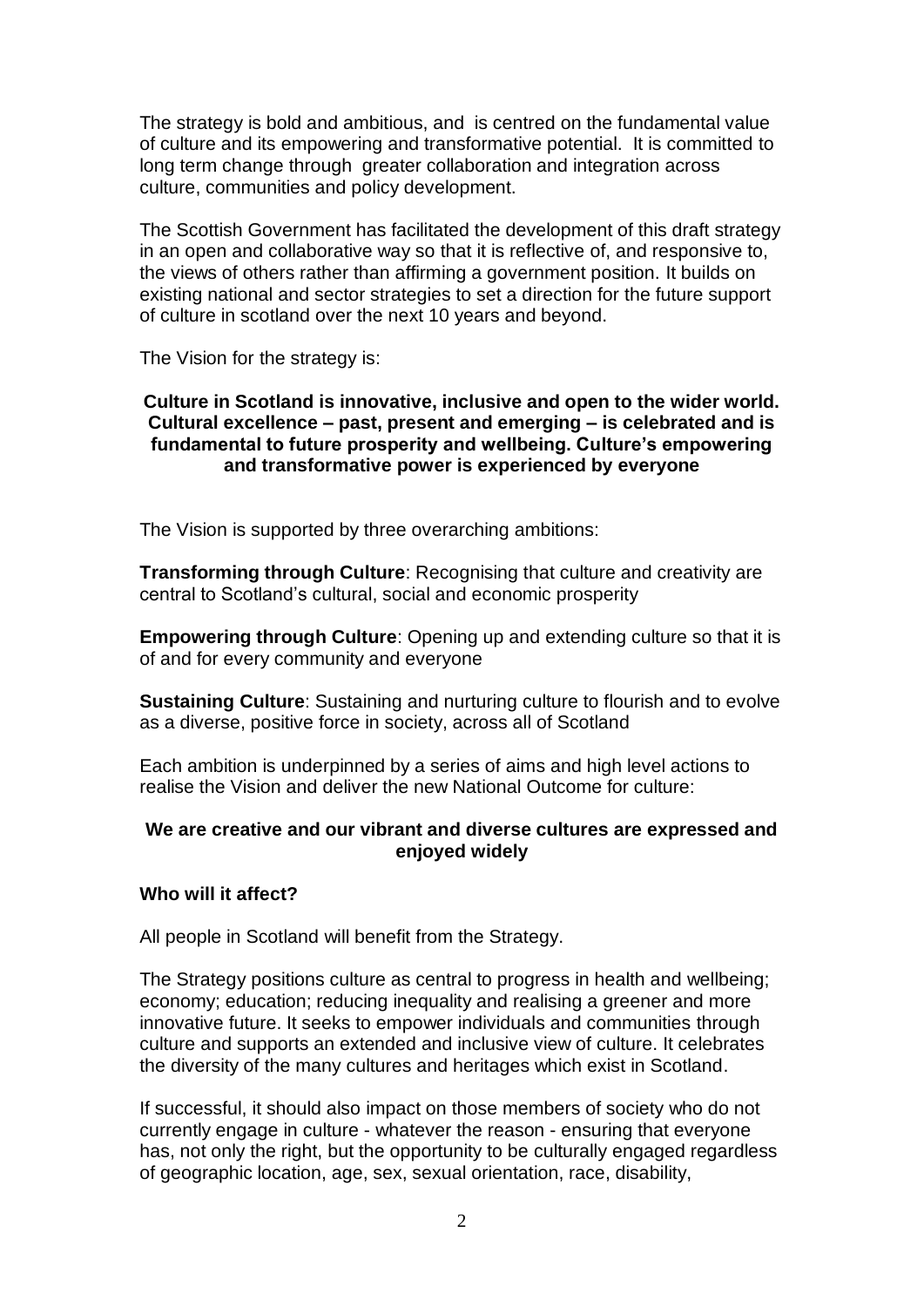religion/belief or socio-economic background. The Strategy promotes greater diversity across the cultural workforce and more high profile cultural role models from a variety of backgrounds to inspire future generations and to influence cultural outputs and therefore audiences.

The Strategy supports greater equity of opportunity for access and participation in culture across Scotland.

## **What might prevent the desired outcomes being achieved?**

The process of developing the Strategy has been open, inclusive and equitable, with all points of view gathered from across Scotland being considered of equal value and reported accordingly.

However, it is only by working together across the culture sector, other sectors, National and Local Government, that the vision for culture will be realised. This will depend upon the support of a wide range of bodies, organisations and individuals working across the culture sector and also other sector bodies, community groups and local champions/cultural leaders across the country who help to make culture happen.

The government has a role to use the levers at its disposal to help develop the conditions and skills to ensure that culture is supported and a responsibility to enable as many people as possible to prosper through culture.

To deliver the Vision, a number of initial high level actions have been proposed. As part of the consultation process, all respondents will be asked how they, as individuals or organisations, can contribute to delivering the strategy. They will also be asked what they think success will look like. Responses will inform the final strategy including agreed actions going forward and will also inform the work of the proposed Measuring Change Group which is proposed to monitor and evaluate the impact of the strategy and culture in Scotland more broadly.

#### Aims **Stage 1: Framing**

The strategy is centred on the fundamental value of culture and its empowering and transformative potential. It commits to long term change through greater collaboration and integration across culture, communities and policy development.

The Strategy recognises that culture is of and for every community and everyone. It shapes and reflects how individuals and communities live, and it influences relationships in the wider world. Culture enables communities and citizens to grow in confidence, to feel empowered and to influence the course of their own lives.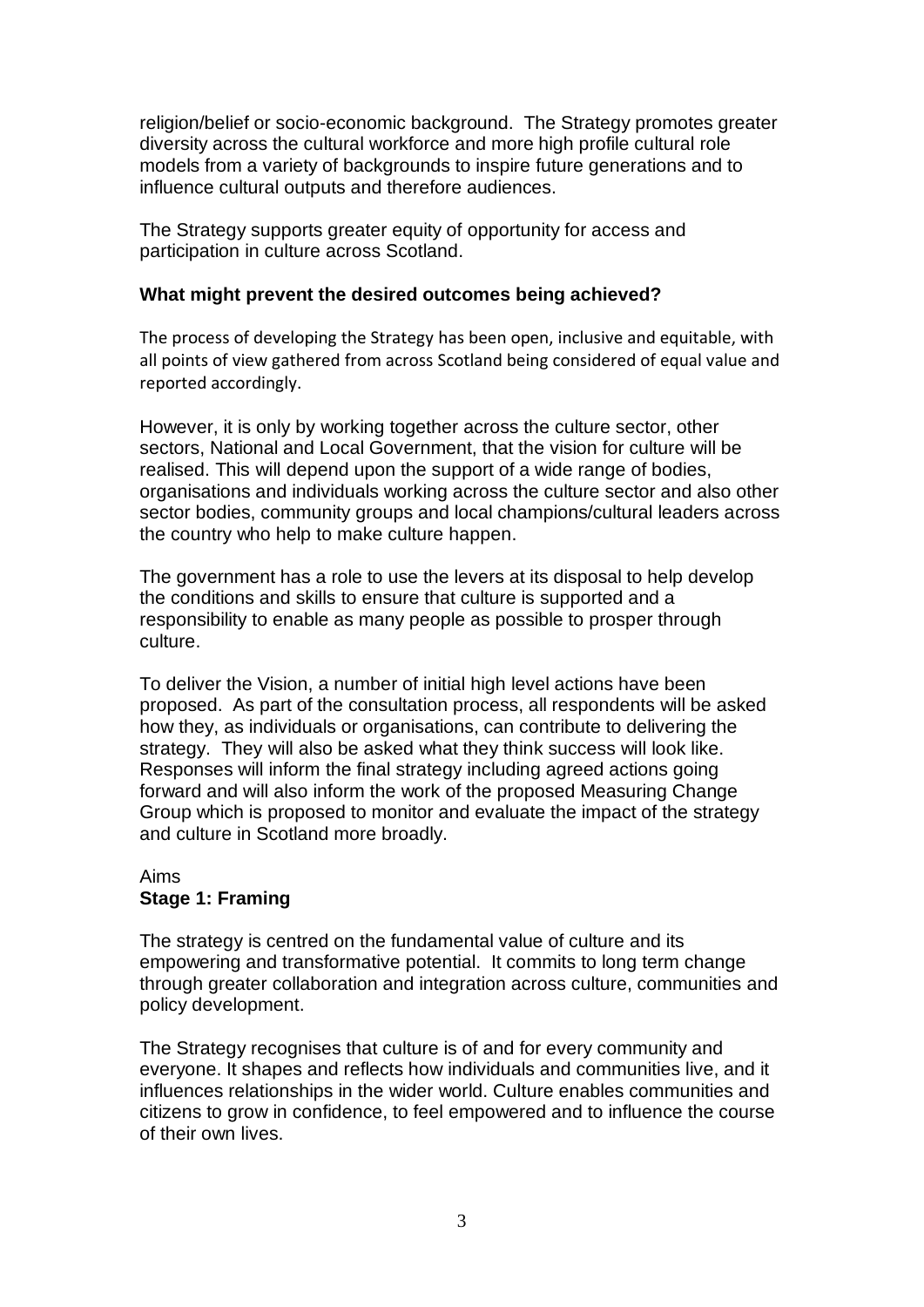Geographic barriers, ethnic and social inequality and lack of diversity, however, are still features of the culture sector in Scotland as well as those that have the opportunities to access and participate in culture.

High level actions set out in the Strategy which will impact on these areas in particular include proposals to:

- Develop alliances that support social change through culture and promote leadership and joined up working across the culture sector, other sectors, local and national government and communities.
- Promote an inclusive and extended view of culture which recognises and celebrates the value and importance of emerging, everyday and grassroots culture and creativity
- Develop an approach that supports long term partnerships between cultural and creative organisations, businesses and organisations in Scotland's most deprived communities, including schools, care homes and organisations working towards achieving social justice
- Explore ways in which people can have a greater say in shaping the cultural life of their communities including participatory models of decision-making and community ownership
- Support the freelance cultural workforce and nurture skills, talent and excellence by exploring ways to improve their economic and social status and adopt a broad and long term approach to supporting skills development from early years onwards
- Increase inclusive opportunities to broaden the backgrounds of those working and volunteering in the culture sectors.

## Differential/Negative Impact

We have considered the potential impacts of the Strategy and have concluded that it will have no differential or negative impacts on any of the groups set out below:

- age
- disability
- gender reassignment
- marriage and civil partnership
- pregnancy and maternity
- race
- religion or belief
- sex
- sexual orientation

# **Fairer Scotland Duty**

The Fairer Scotland Duty came into force in April 2018 and places a legal responsibility on public bodies to pay due regard to reducing inequality of outcomes caused by socio-economic disadvantage when making strategic decisions.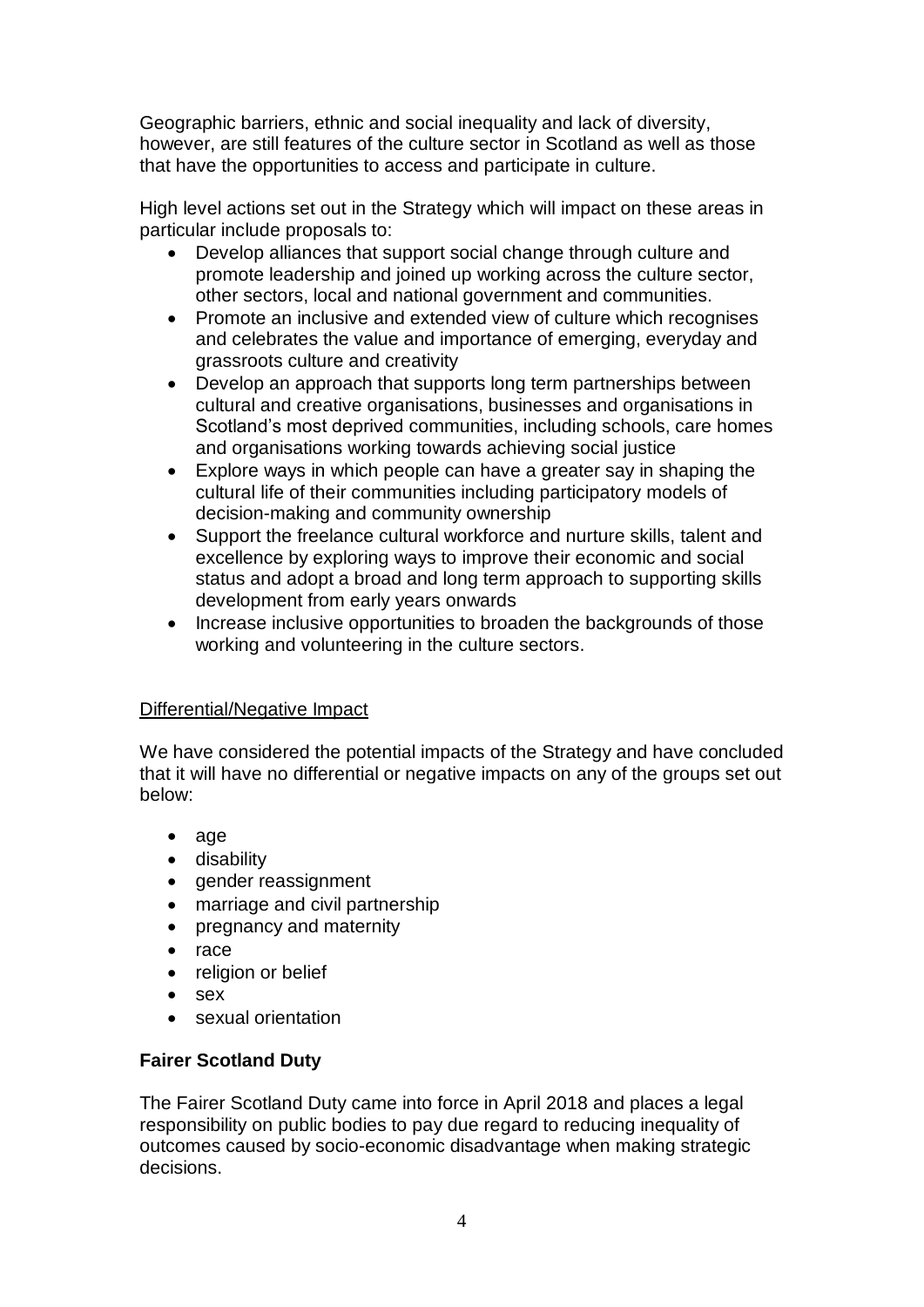The EQIA has also been informed by detailed analysis of existing evidence and data (both qualitative, quantitative and by means of public engagement feedback) in order to draw out the potential impacts of the policy on the following barriers to access, progression and representation in the Arts:

- economic barriers
- socio-economic background
- staff structures
- geography
- parenting / carer responsibilities
- unpaid internships / placements
- informal networks
- cost of professional training.

Evidence suggests a lack of diversity at all levels in the culture sector has resulted in a corresponding lack of diversity in cultural output, which particularly affects minority ethnic communities, disabled people and people who identify as LGBT.

To address that lack of diversity, the strategy will promote inclusion and progression, particularly as evidence indicates that exclusion and lack of progression are mainly experienced by women, minority ethnic people, younger and older people, disabled people and people who identify as LGBT. More women than men, for example, indicate that parenting/carer responsibilities are barriers to progression, whilst unpaid internships (cited as a socio-economic barrier) or placements impact particularly on younger people attempting to access the arts sector.

Economic disadvantage is also cited by a large majority of those who work in the culture sector as being a significant barrier to access and career progression, including the cost of professional training. ESOL speakers are particularly disadvantaged when completing applications for funding. Poverty was also cited as a barrier to progression.

Adults living in more deprived areas are least likely to visit cultural places or events, with attendance levels increasing as area deprivation decreases. A significantly higher proportion of adults in the most deprived group cite cost as a reason not to participate compared to those in the least deprived group

The Strategy will have a positive impact in ensuring that all of the people of Scotland will have an equal opportunity to access and participate in culture and will contribute to eliminating unlawful discrimination, advancing equality of opportunity and promoting good relations.

#### **Extent / Level of EQIA required**

While we believe that the Strategy will have no differential or negative impacts on the groupings outlined above, this consultation seeks the views of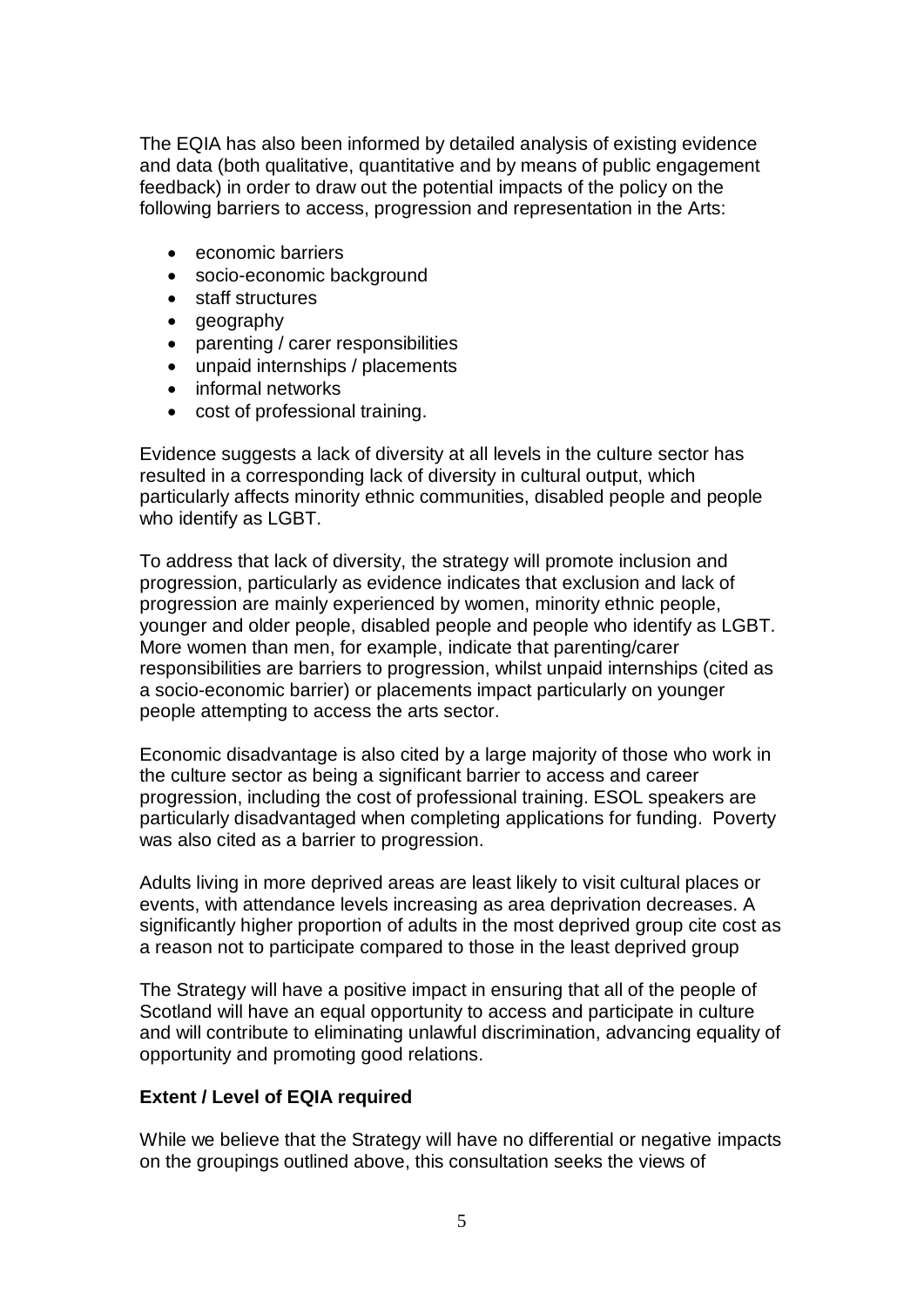stakeholders, the public and a wide range of equality groups (see Annex A) on any potential equality issues.

The consultation specifically asks consultees to consider:

*Do you think the partial Equality Impact Assessment has identified where the strategy might impact on people differently depending on characteristics such as age, disability, gender, race, religion or belief, sexual orientation or gender identity? What would you add or change?* and

*How do you think this strategy might impact upon people on low incomes, people living in deprived areas, people in material deprivation, or people with no / or low wealth and people from different socio-economic backgrounds?*

Responses to these and the other questions will inform the development of the EQIA that will accompany the final Strategy and help us to duly consider its impact for equality groups within the context of the public sector equality duty to:

- eliminate unlawful discrimination, harassment and victimisation,
- better promote equality of opportunity and
- foster good relations

Jonata fra

**I am satisfied with the draft partial equality impact assessment that has been undertaken for the consultation draft of A Culture Strategy for Scotland and give my authorisation for the initial results of this assessment to be published on the Scottish Government's website.**

**Name:** Jonathan Pryce

**Position:** Director, Culture, Tourism and Major Events

**Date:** 19 June 2018